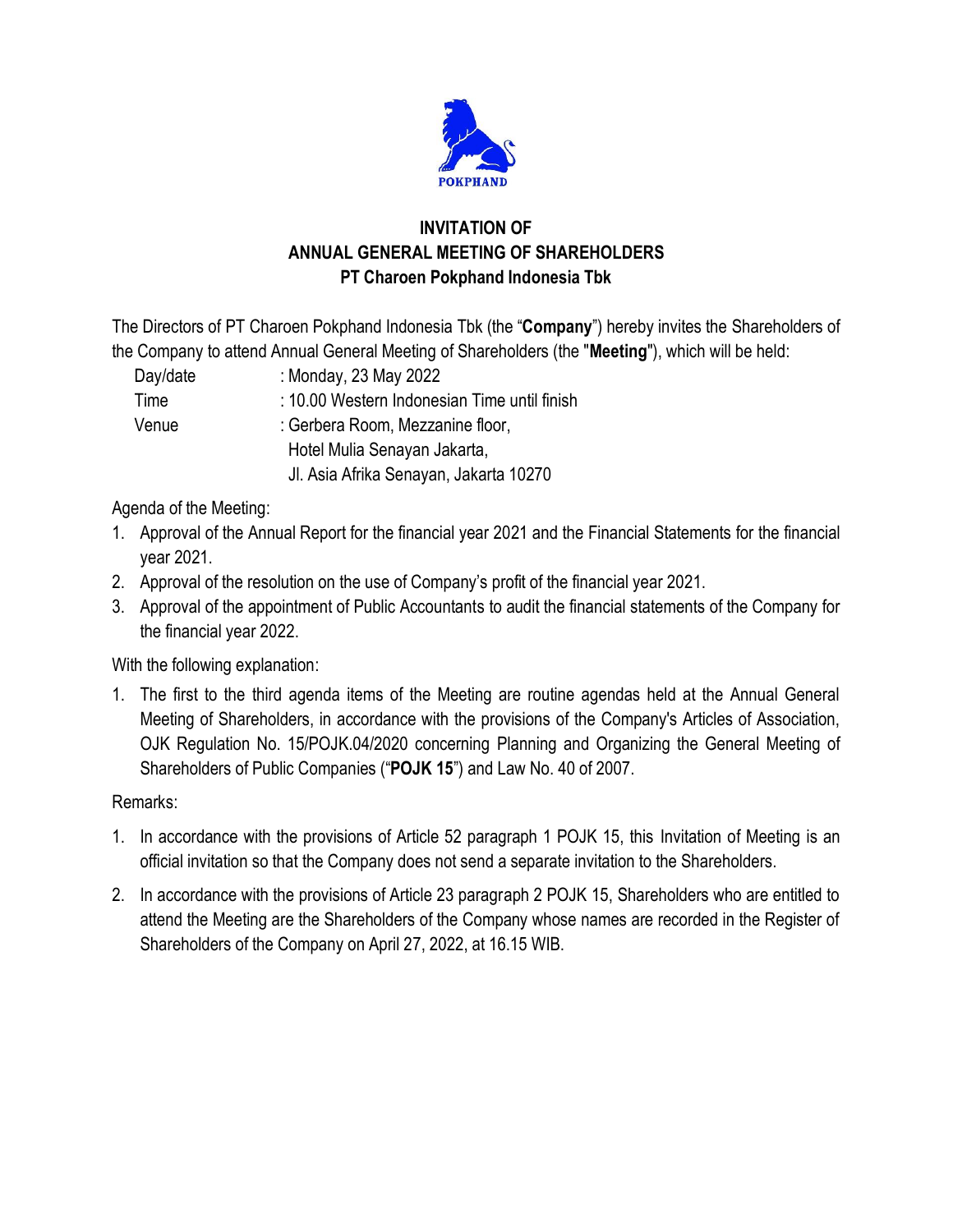- 3. In accordance with the provisions of Article 27 and Article 28 POJK 15, the Company provides 4 (four) alternatives to Shareholders to attend and vote at the Meeting, that is:
	- a. Attend physically at the Meeting.
	- b. Attend through the e-Voting module at the Electronic General Meeting System ("eASY.KSEI") facility accompanied by an electronic direct voting mechanism as stipulated in the Decree of the Board of Directors of PT Kustodian Sentral Efek Indonesia No. KEP-0023/DIR/KSEI/0621. The provisions and procedures for the implementation of the e-Voting module are regulated in the eASY.KSEI User Guide which can be downloaded at [https://www.ksei.co.id/data/download-data](https://www.ksei.co.id/data/download-data-and-user-guide)[and-user-guide.](https://www.ksei.co.id/data/download-data-and-user-guide)
	- c. Grant power of attorney conventionally by using a Power of Attorney which can be downloaded on the website [https://cp.co.id/.](https://cp.co.id/) Members of the Directors, members of the Board of Commissioners, and employees of the Company may act as Proxy of Shareholders in this Meeting, but the votes they cast are not taken into account in the voting. The Power of Attorney which has been completed and signed by the Shareholders along with the supporting documents shall be submitted to the Company no later than May 20, 2022, at 16.00 WIB via email to [investor.relations@cp.co.id.](mailto:investor.relations@cp.co.id)
	- d. Grant power of attorney electronically through the e-Proxy module at eASY.KSEI facility as stipulated in the Decree of the Board of Directors of PT Kustodian Sentral Efek Indonesia No. KEP-0016/DIR/KSEI/0420. The provisions and procedures for the implementation of the e-Proxy module are regulated in the eASY.KSEI User Guide which can be downloaded at [https://www.ksei.co.id/data/download-data-and-user-guide.](https://www.ksei.co.id/data/download-data-and-user-guide)
- 4. In accordance with provisions of Article 18 POJK 15, the materials of the Meeting's agenda have been available to download on the website<https://cp.co.id/> as of the Notice date until the Meeting is held. The hardcopy of the material of the Meetings' agenda can be obtained at the Head Office of the Company during working hours of the Company if requested in writing by the shareholders. The Company will not provide hardcopy of the material of the Meeting's agenda during the Meeting.
- 5. The Shareholders or their Proxies who will attend physically at the Meetings are obliged to comply with the following provisions:
	- a. For the Shareholders or their Proxies whose shares are in KSEI's Collective Custody are obliged to show Written Confirmation for the Meetings ("KTUR") which can be obtained through Stock Exchange Members or Custodian Banks.
	- b. The Shareholders or their Proxies shall bring and submit photocopy of their valid identity proofs to the registration officer before entering the Meetings' room.
	- c. Any Shareholders in the form of Legal Entity shall bring complete photocopy of their Articles of Association and deed of the appointment of the latest members of Directors and Board of Commissioners.